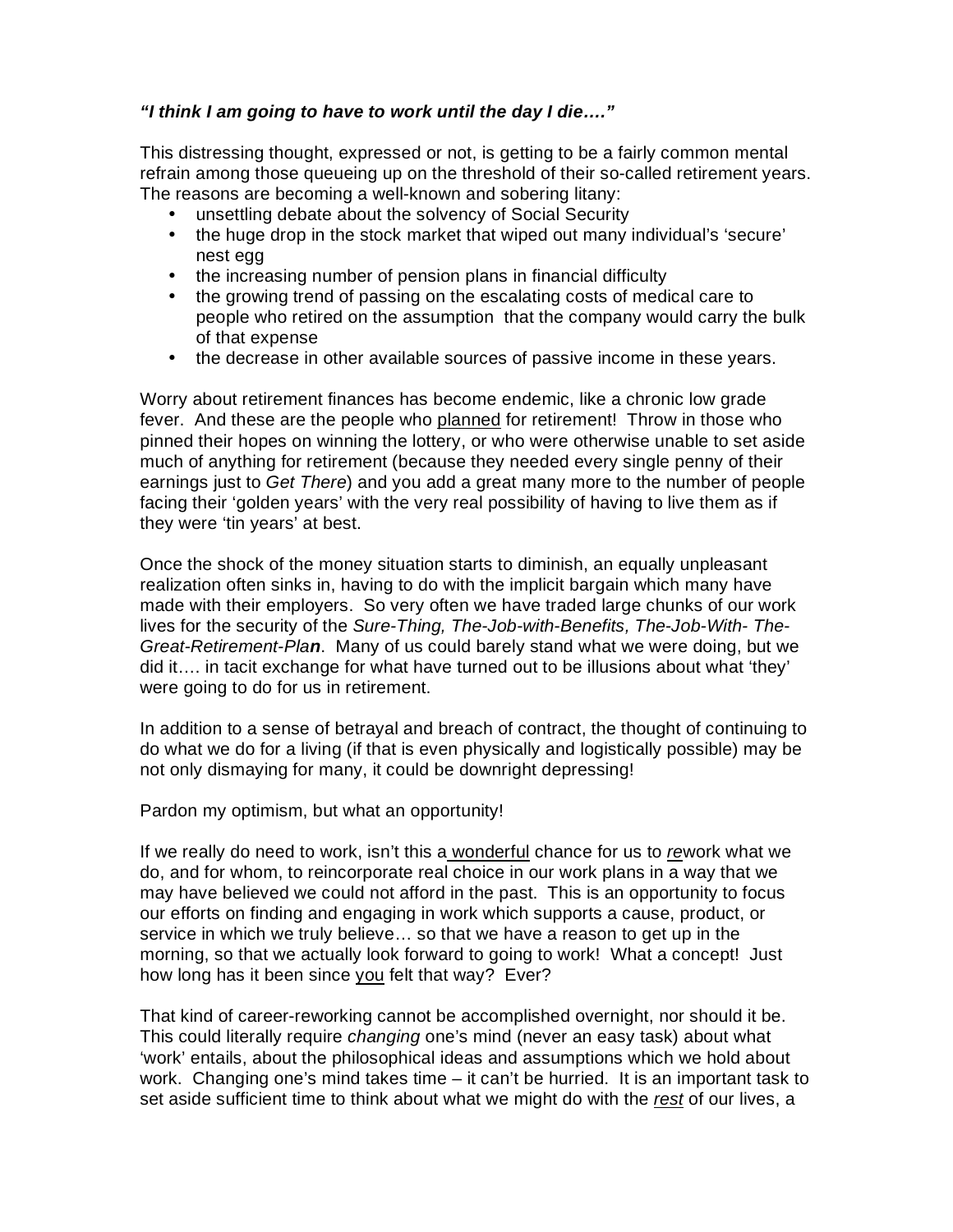task every bit as important, if not more so, than the initial work/career thinking we did (if any) ---- waaaaaaay back when.

The only self-reflection that happens on demand is that of our physical image on a shiny surface – the outer 'us'. Reflecting on the inner 'us', on what is important to us *now*, on what we may have been missing in our work life, on what skills we really want to highlight *now*, takes time. Our inner image is often much more mysterious and elusive, perhaps shy, even to ourselves. It may need some coaxing.

And while there is often a strong inner urge to *'Get on with it'* or to *'Get Out of Here!'*, it makes more sense to approach it in a manner similar to a student entering college for the first time. Most (about 80%) first-year freshmen have little initial certainty about their ultimate major choice. Even for those college freshman who do have a pretty good inkling about what they are pursuing, the outcome is far from clear Mature adults will often know one very important thing that traditional college freshman don't. They will have a much better idea of what they DON'T want to do…. and that is extremely valuable time-saving information.

Self exploration about current or buried interests, current values, skills to use or skills to develop, plus one's preferred approach to life, can be both eye-opening and affirming. When we get clear about what we have to offer, very often it is quite a bit more than we could imagine when we felt stuck in the same-old same-old. There is usually much more to the mature us than meets the eye, even our own.

Speaking of college, the local college setting is a very good place with which to connect; community colleges and universities often have career centers, resources, and skilled staff including career counselors, who can provide guidance in some basic and preliminary self-inventories. They often have some very good information about the local labor market as well. Some services may be fee-based, especially at the university level, but there will often be good access to free material.

Another possible route toward self-reflection/inventory is to work with an independent career counselor or career coach first, and then decide from that experience what your next steps might be. Each of these options has its advantages and disadvantages. While it might often be more expensive to work with an independent professional, it might also be a more rapid process. In neither case however, is it realistic to expect an instant positive realignment of life and career.

The very act of going through the self inventory process can sometimes uncover an immediate recognition of 'the next right thing'; almost always it points in a direction. Next, we need to take the time to compare what we are 'selling' with what a particular labor market (or markets) may be buying. At this point, we may choose, or recognize a need, to return to an educational site for some additional training.

There are at least 33,000 occupational titles out there right now, with more being added all the time. The number of settings for work is also growing. We routinely hear about the number of jobs lost but there will always be fields adding work. Work doesn't just dry up and blow away, it shifts. If one industry is decreasing, another is growing. We need to keep an eye peeled for where shifts are occurring which have